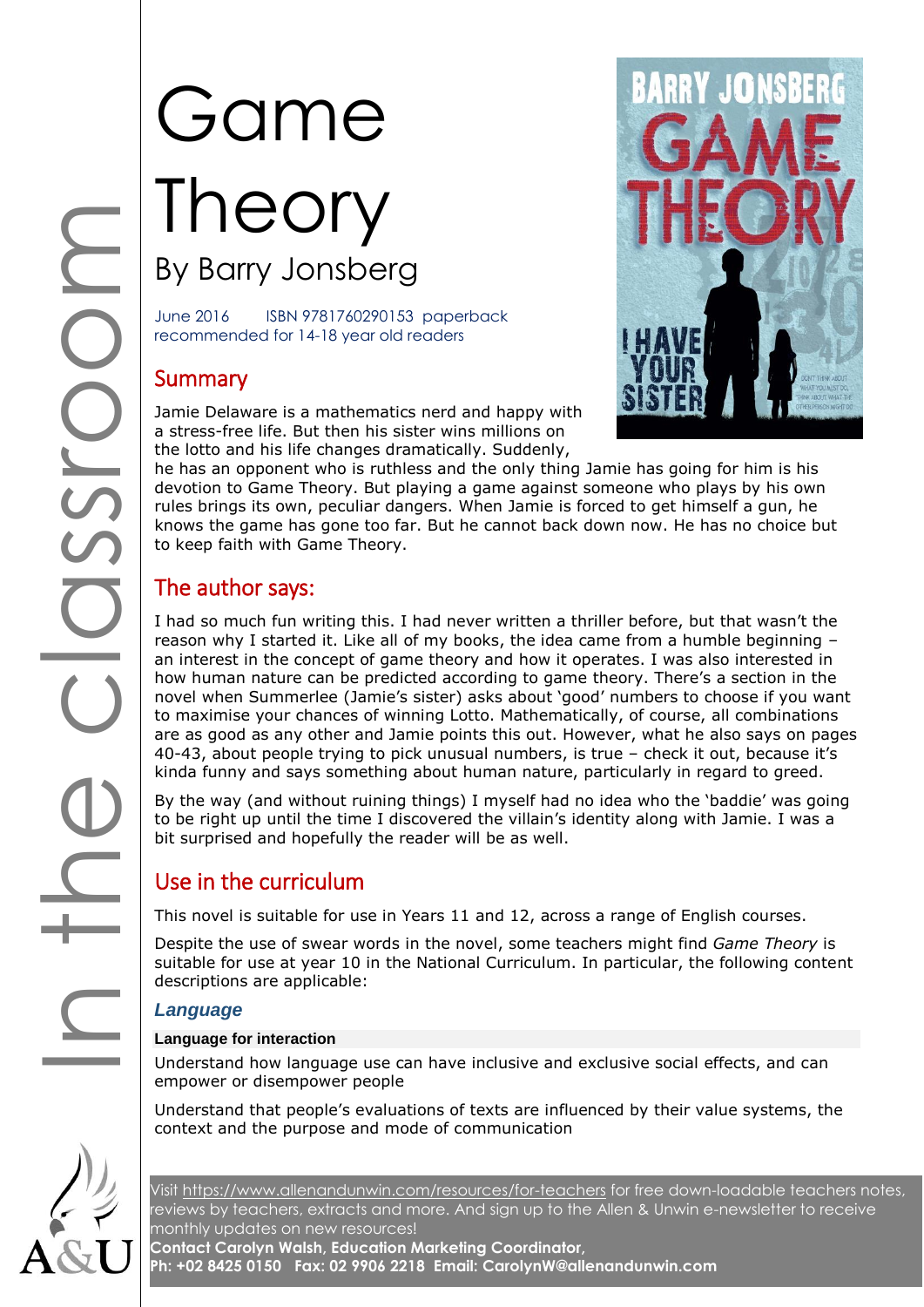

#### **Expressing and developing ideas**

Analyse how higher order concepts are developed in complex texts through language features, including nominalisation, clause combinations, technicality and abstraction

#### *Literature*

#### **Responding to literature**

Reflect on, extend, endorse or refute others' interpretations of and responses to literature

Analyse and explain how text structures, language features and visual features of texts and the context in which texts are experienced may influence audience response

Evaluate the social, moral and ethical positions represented in texts

#### **Examining literature**

Identify, explain and discuss how narrative viewpoint, structure, characterisation and devices including analogy and satire shape different interpretations and responses to a text

Compare and evaluate how 'voice' as a literary device can be used in a range of different types of texts to evoke particular emotional responses

Analyse and evaluate text structures and language features of literary texts and make relevant thematic and intertextual connections with other texts

#### *Literacy*

#### **Texts in context**

Analyse and evaluate how people, cultures, places, events, objects and concepts are represented in texts, through language, structural and/or visual choices

#### **Interpreting, analysing, evaluating**

Identify and analyse implicit or explicit values, beliefs and assumptions in texts and how these are influenced by purposes and likely audiences

Use comprehension strategies to compare and contrast information within and between texts, identifying and analysing embedded perspectives, and evaluating supporting evidence

# Before Reading:

#### **NB: please check** *all* **websites and pages for availability and suitability on the day of proposed use.**

It's probably a good idea to have students do a little research on game theory. [If time isn't a problem, you could show them *A Beautiful Mind*, starring Russell Crowe, the film about the life and work of John Nash, one of the greatest practitioners of game theory]. Here are some suggestions, mainly from YouTube:

- There is an episode of QI, the British TV program with Stephen Fry, that deals with the very game theory problem that Jamie Delaware tells Phoebe right at the beginning of the book. The whole episode is on games, but the game theory one is the first on the program [slightly risqué jokes warning!]: Click [here](https://www.youtube.com/watch?v=JooYHDc6y_w).
- Here is a basic introduction to game theory on YouTube that focuses on the classic Prisoner's Dilemma: find it [here](https://www.youtube.com/watch?v=3Y1WpytiHKE)
- A much longer lecture on game theory and its applications [but also quite engaging] can be found [here.](https://www.youtube.com/watch?v=hZDxLi6Xc40)
- Here's a rather interesting site that relates game theory to parenting. Students might be interested in how parents can manipulate the 'game' of parenting to their advantage [if only to develop their own game theory about how to manipulate parents! Is there an assignment in that?]. Check it out [here.](http://www.livescience.com/54334-excerpt-from-the-game-theorists-guide-to-parenting.html)
- And a Q&A session about the same topic is [here](http://www.livescience.com/54477-game-theory-parenting-q-and-a.html):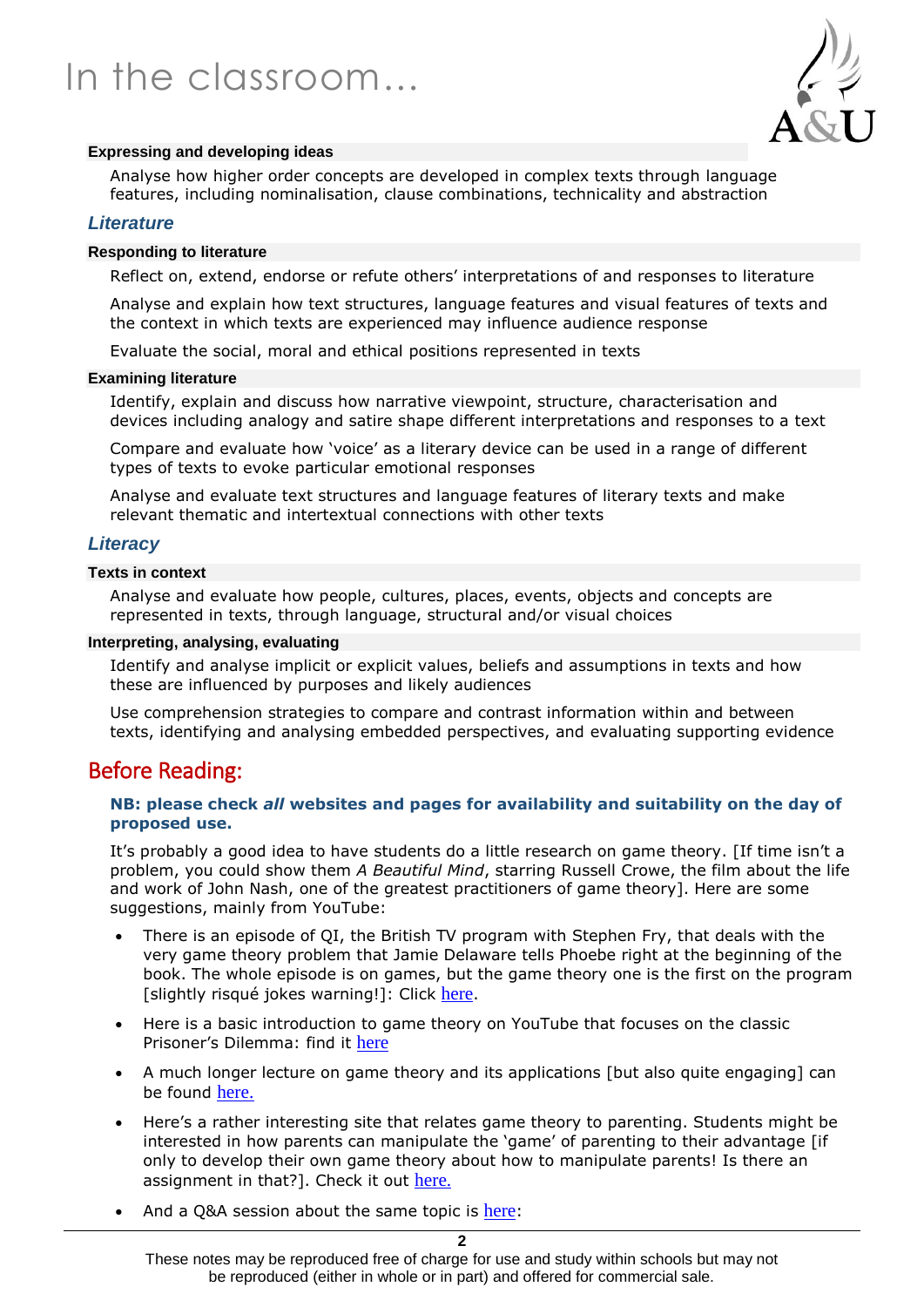

# In the classroom… Game Theory by Barry Jonsberg

# Themes

The following themes are by no means exclusive. Students could be divided into groups and asked to deliver a report on their chosen theme, using PowerPoint or Prezi

#### **Family relationships**

Describe the relationships of the Delaware siblings. How is this shown in the text and how far do you think the author has made those relationships realistic? Some people have said that the characterisations of the mother and father are 'reversed stereotypes' [the mother is decisive and action-oriented whereas the father is overly emotional and indecisive]. How are stereotypes played with throughout the book?

#### **How money changes family dynamics**

At the centre of the book is the notion that money can and does corrupt. How is this explained and detailed within the text. How far is it true to say that "money is the root of all evil"?

As a creative piece, write a story about how a member of the family wins the lotto and the changes, good and bad, that brings.

#### **Loyalty and responsibility**

Family loyalties shift throughout the book. Examine Jamie's decision-making in regards to saving Phoebe. Are the family members loyal to each other all the time? How do we, as readers, feel about each character?

#### **Ethics**

Is Jamie right in 'going it alone'? Show the advantages and disadvantages in Jamie's thinking regarding game theory.

# **Structure**

The novel is structured in three parts and involves a shifting time scale. Part One takes place five months before Part Two. Part Three dovetails with where Part One leaves off. Why do you think the author structured the book this way and how effective is it?

Elements of structure can be viewed here:

<http://www.teachit.co.uk/attachments/5023.pdf> (a 'teachit' worksheet on types of narrative structure – you need to register)

<http://johnwatsonsite.com/MyClassNotes/Topics/Narrative/NarrStruct.html> (includes a useful link to Freytag's triangle)

[http://www.narrati.com/Narratology/Narrative\\_Structure-Plot.htm](http://www.narrati.com/Narratology/Narrative_Structure-Plot.htm) (a comprehensive glossary of narrative structure techniques and terms)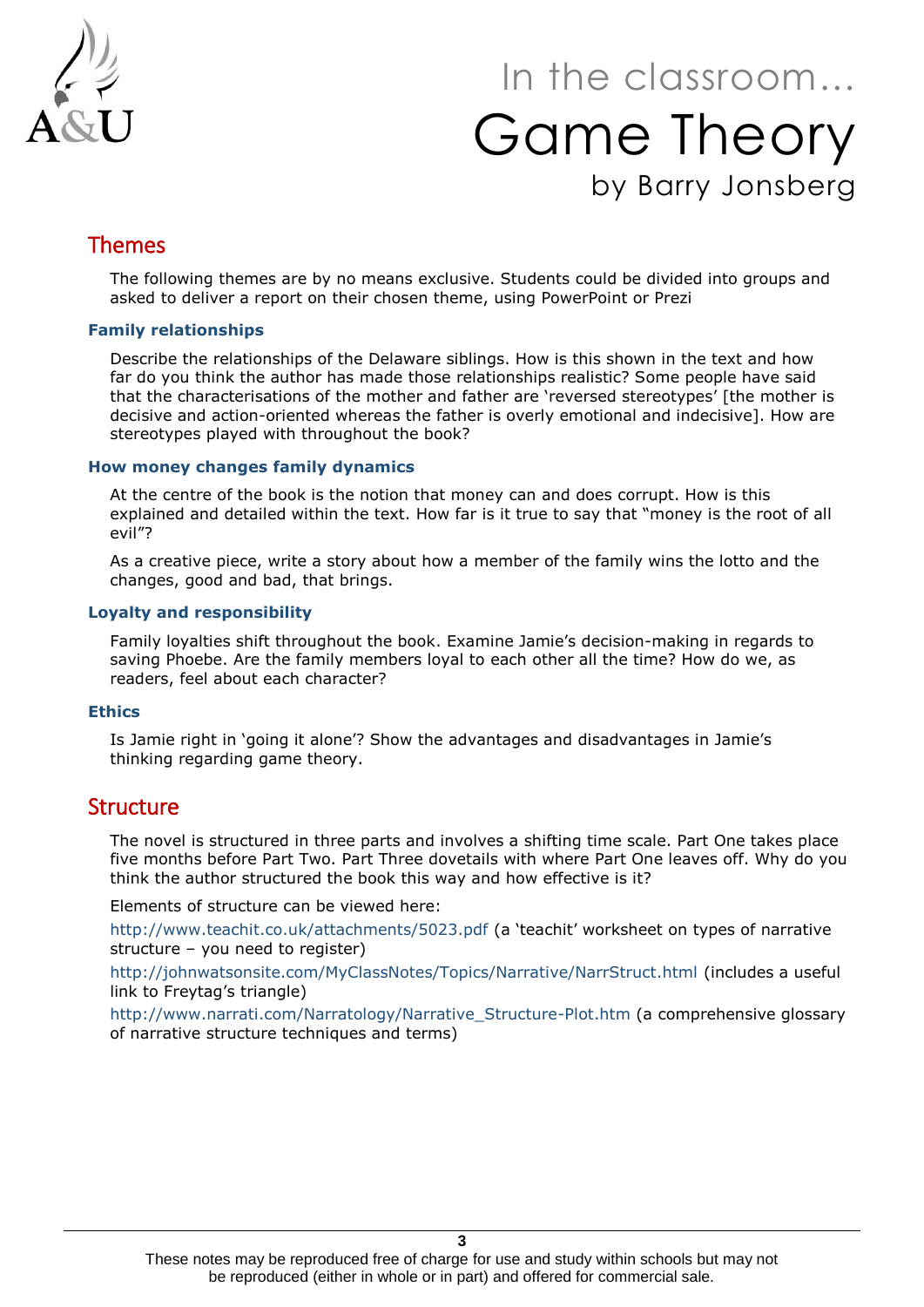

# Discussion questions

- 1. Jonsberg is known for his humorous writing and *Game Theory* contains a number of funny scenes, despite it being a thriller. Does the use of humour add to or detract from the effectiveness of the book? Give reasons.
- 2. The character of Summerlee can divide opinion. Is she just a 'bitch' or does Jonsberg help us to identify with her? If so, how?
- 3. Check out the book trailer for *Game Theory* [here](https://www.youtube.com/watch?v=YnGcpEJQ_nI): How effective is this trailer? Give reasons for your judgement. Create your own book trailer [iMovie for Apple is a good resource, though book trailers can be made in a number of ways. Most students know much more than most teachers!]
- 4. How effective is Part One as a 'hook' opening? Does the reader want to carry on reading? Why? How else could the novel have been structured?
- 5. What part does Gutless Geraghty play in the novel? Do you find him a sympathetic and/or realistic character?
- 6. In part, the book is a whodunit. Did you spot the villain? Give reasons for your suspicions. Does it matter if you got the answer right or wrong?
- 7. Draw up a list of suspects and make notes on evidence for and against them being the kidnapper.
- 8. Jamie's parents react in very different ways to the kidnapping of their daughter. How understandable are their reactions and where do you find your sympathies lie?
- 9. "Jamie is entirely irresponsible and puts his sister's life in further danger." Do you agree?
- 10. Have a look at this article: [How the lives of ten lottery millionaires went disastrously wrong.](http://www.money.co.uk/guides/how-the-lives-of-10-lottery-millionaires-went-disastrously-wrong.htm#ixzz2D7BoHtwk) Does it have to be this way? What would you do if you won \$7.5 million on the lotto?
- 11. How effective is the use of present tense in Parts One and Three? Give reasons.

# Further assignments:

#### **Creative**

- 1. Choose a scene from the book and recreate it in a short film or photo-story.
- 2. Interview a character from the book about the things that happen.
- 3. Write an extra chapter to be inserted at the beginning, end or a specified place in the novel.
- 4. Present a monologue in character as Jamie or Summerlee or Phoebe.

#### **Analytical**

- 1. Present an oral presentation exploring the character of Jamie.
- 2. How important is humour in the story?
- 3. How is tension employed in the book?
- 4. Write a detailed review of the novel.

#### *Allen & Unwin wishes to thank the author, Barry Jonsberg, for providing these curriculum notes and notes on the writing of* **Game Theory***.*